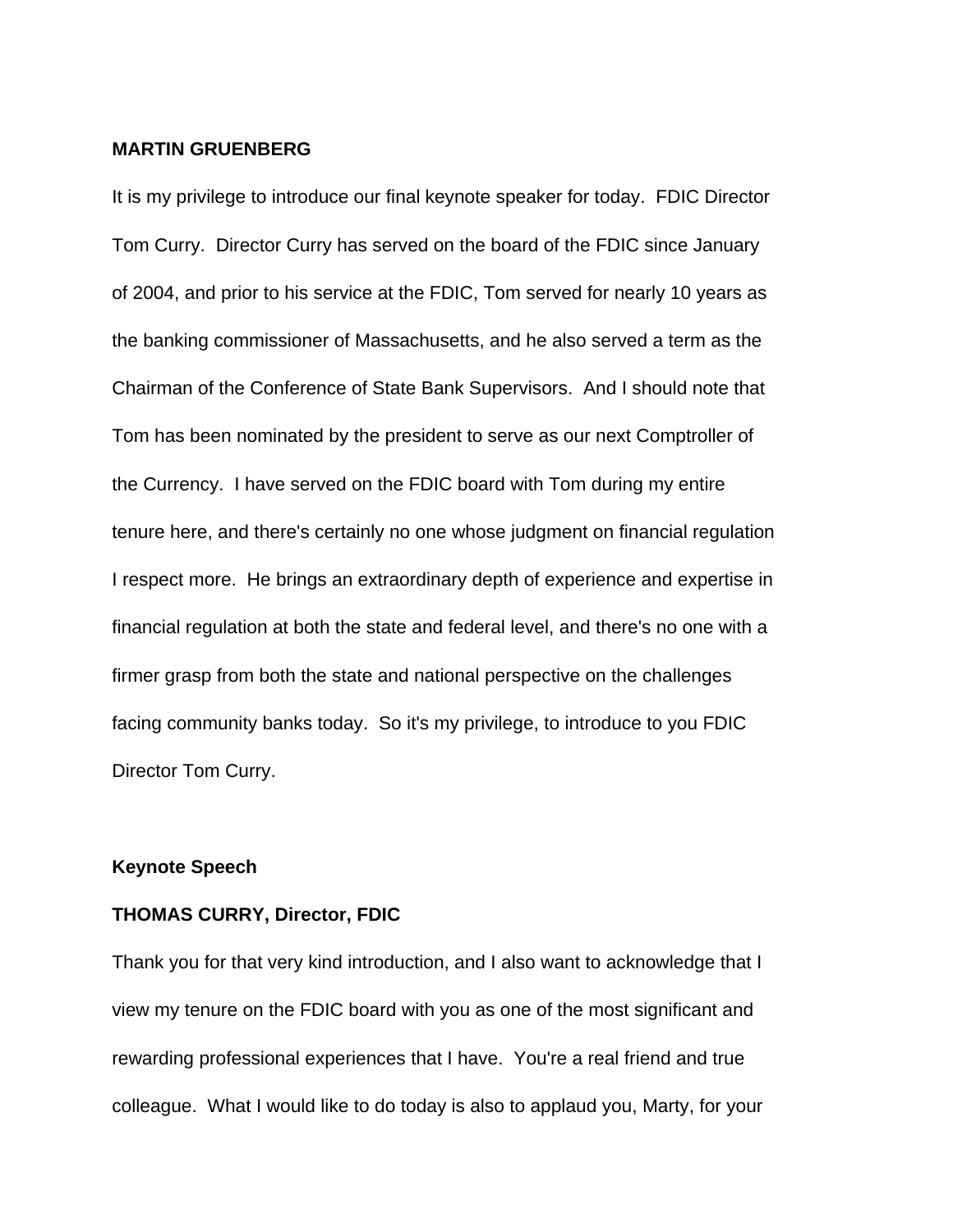leadership in holding this conference today on the future of community banking and making this a key corporate initiative for the FDIC in 2012 and beyond. As an FDIC board member, I share your commitment to pursuing this important policy objective for the banking industry and the regulatory community. Hopefully the FDIC community bank initiative will be an incubator for new research, innovative ideas, and practical solutions that will ensure that the community banks remain a vital part of our financial system. Our nation truly is fortunate to have its uniquely diverse banking system that consists of both large global institutions and locally focused community banks.

As discussed during this morning's first panel, approximately 6,500 of the 7,500 institutions insured by the FDIC are now defined as community banks. The number of community banks in our banking system is unique in comparison to other major countries' banking systems. What is remarkable, however, is the tangible economic impact community banks have on small and rural communities and on small businesses and farms. The outsized role of community banks and small-business lending is even more pronounced in times of economic distress. As we start to emerge from the present economic downturn, a strong and healthy community banking sector which has both the will and the capacity to lend will be a critical engine of economic growth and recovery. As we heard this morning, there are some strong headwinds buffeting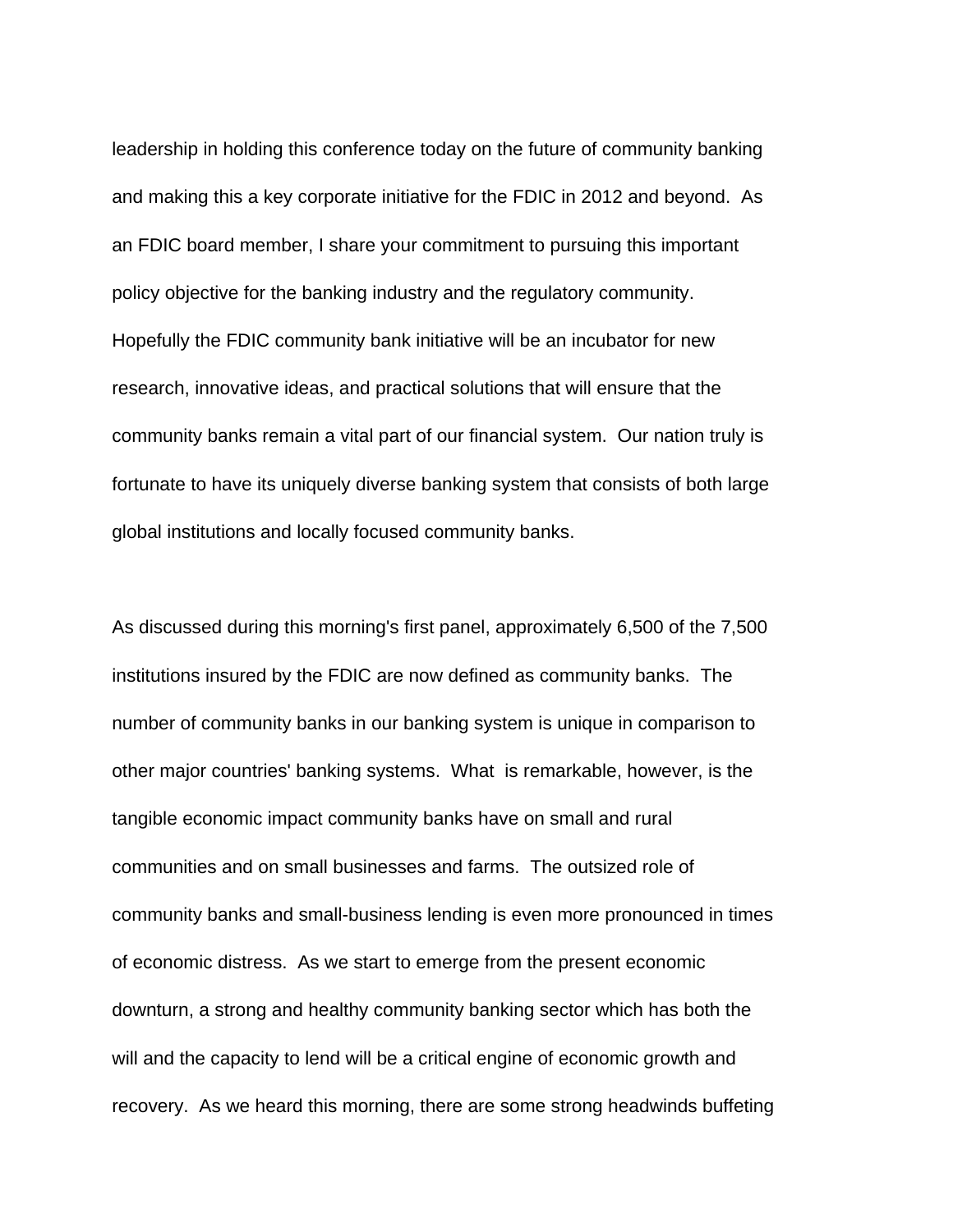community banks. These forces include technology, industry consolidation, capital availability, management succession, and yes, even regulatory compliance issues. Community banks also have been buffeting by the economic downturn, particularly those institutions serving the hardest-hit regions. Unfortunately, three quarters of the approximately 400 banks that have failed in the crisis were community banks. Well-capitalized, well-managed institutions, however, are positioned to ride out the storm. As we emerge from the crisis, we need to examine why this happened, what are the lessons learned, and how we can preserve community banking well into the future. Given the impact of the recent financial crisis on community banks and concerns raised about the potential effects of the Dodd-Frank Act on these institutions, the FDIC believes that there is value in taking a broad-based look at community banks and the issues that will affect their future. In sum, as the primary federal regulator of the majority of community banks, the FDIC hears you and your concerns about the direction economic and regulatory policies are going. We also understand that how these policies are implemented can present both challenges and opportunities for community banks.

I'm going to shift gears a little today and talk about the past. The financial history of the United States may provide some hope to those who may harbor some doubts about the future of community banking. Doubts of this sort are not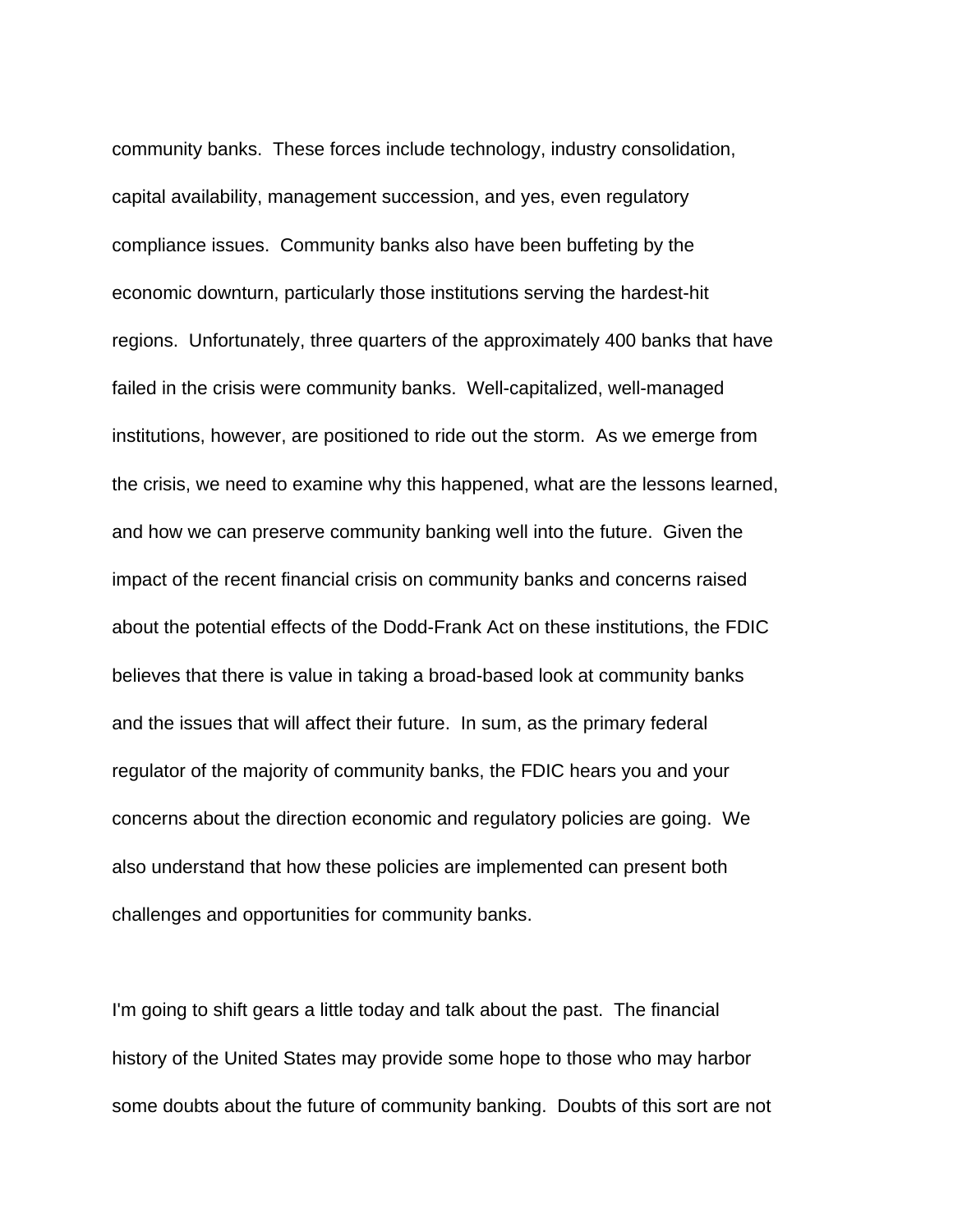new. I would like to share with you a quote I came across in preparing for my remarks today. This quote takes us back to the early 1930s, when Congress was considering bank reform legislation, including the federal guarantee of bank deposits, which many banks at the time protested. In the April 1932 issue of *the Southern Banker*, the following quote was found: "These bills constitute the most deadly threat that has been aimed at sound banking principles in this country. It behooves every banker to exercise the limit of this influence to forestall the passage of this or similar legislation. While the motives of those advocating for this legislation are above reproach, practical banking minds can see nothing less than disastrous consequences from the enactment of such legislation."

Over the last 150 years, American banks have faced a series of watershed moments. Each watershed event was marked by a significant financial crisis and a subsequent legislative response that made fundamental changes in the business of banking and how banks were regulated. Let me rattle off some of these events. The pressing need to finance the Union cause in the Civil War spawned the National Bank Act, in 1863 and '64. The financial paddock of 1909 spawned the Federal Reserve Act of 1913. The crash of 1929 and the Great Depression spawned the Banking Acts of 1933 and '34, and the creation of the FDIC Insurance Guarantee. And finally, the S&L crisis and the rolling regional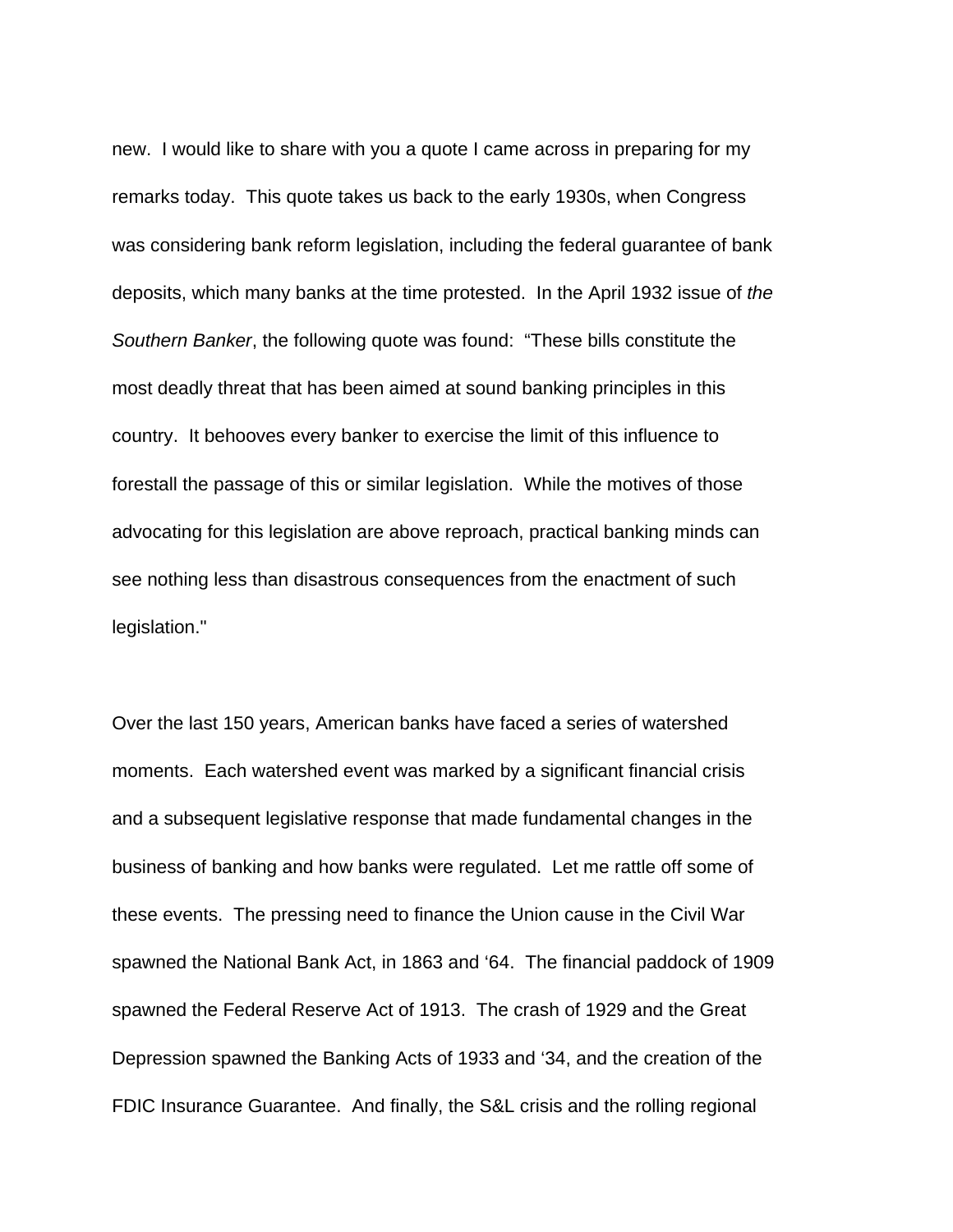economic crises of the 1980s spawned the FDIC Improvement Act in 1991. These legislative responses were radical in their day. They restricted or eliminated many long-standing practices, which potentially threatened the profitability or existence of many institutions. These threats were real and potentially dire. What cannot be forgotten, however, is the resilience of banks, particularly community banks, to meet these challenges by adapting to change and responding with game-changing innovation.

Let me elaborate a little using the creation of the National Bank System as an example of how a major statutory change was met with unanticipated resilience by the banking industry at the time. The National Bank Act was expressly designed to supplant the prior currency system that depended upon a hodgepodge of state banks. The act's most favored status for national banks and the subsequent punitive 10 percent tax on state notes, however, did not cause state banks to fade away. The state banks' response to this threat was to adapt and provided the impetus for a very creative innovation in banking. Conventional wisdom at the time held that a uniform currency system issued through the newly chartered national banks that enjoyed a bank note tax advantage would necessarily cause state banks to either convert charter or wither away. History shows that the anticipated outcome failed to materialize. Instead, state banks invented the check, and as a bank note substitute and our